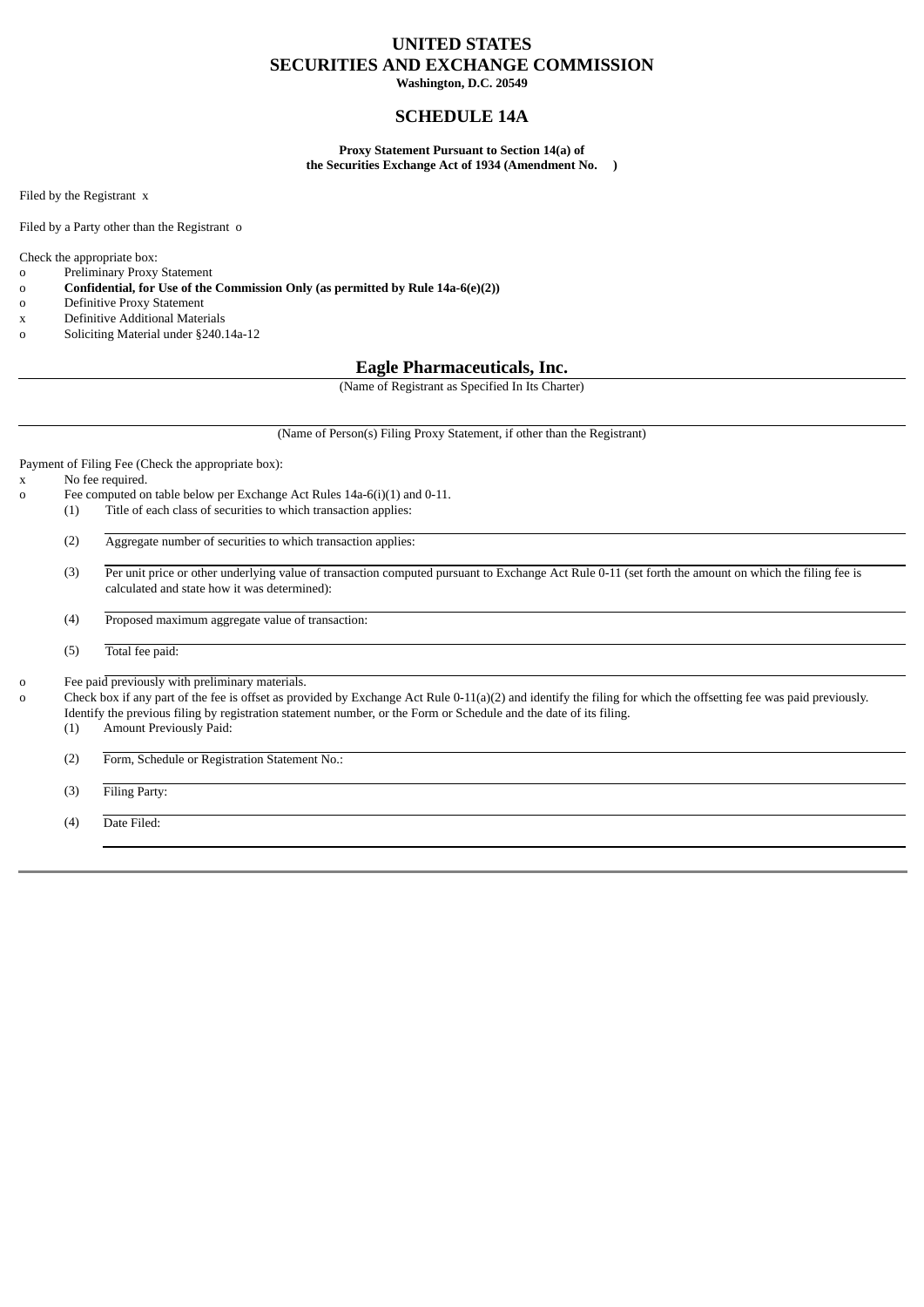# \*\*\* Exercise Your Right to Vote \*\*\* Important Notice Regarding the Availability of Proxy Materials for the Eagle Pharmaceuticals Annual Meeting of Stockholders to be Held on June 18, 2019.

### **EAGLE PHARMACEUTICALS, INC.**

EAGLE PHARMACEUTICALS, INC. 50 TKE BOULEVARD, SUITE 215

WOODCLIFF LAKE, NJ 07677

### **Meeting Information**

**Meeting Type: Annual Meeting** For holders as of: April 23, 2019 Date: June 18, 2019 Time: 10:00 AM, EDT Location: Cooley LLP 55 Hudson Yards, 44th Floor New York, NY 10001-1304

You are receiving this communication because you hold shares in the company named above.

This is not a ballot. You cannot use this notice to vote these shares. This communication presents only an overview of the more complete proxy materials that are available to<br>you on the Internet. You may view the proxy materials online at www.proxyvote.com or easily request a paper copy (see reverse side).

We encourage you to access and review all of the important information contained in the proxy materials before voting.

See the reverse side of this notice to obtain<br>proxy materials and voting instructions.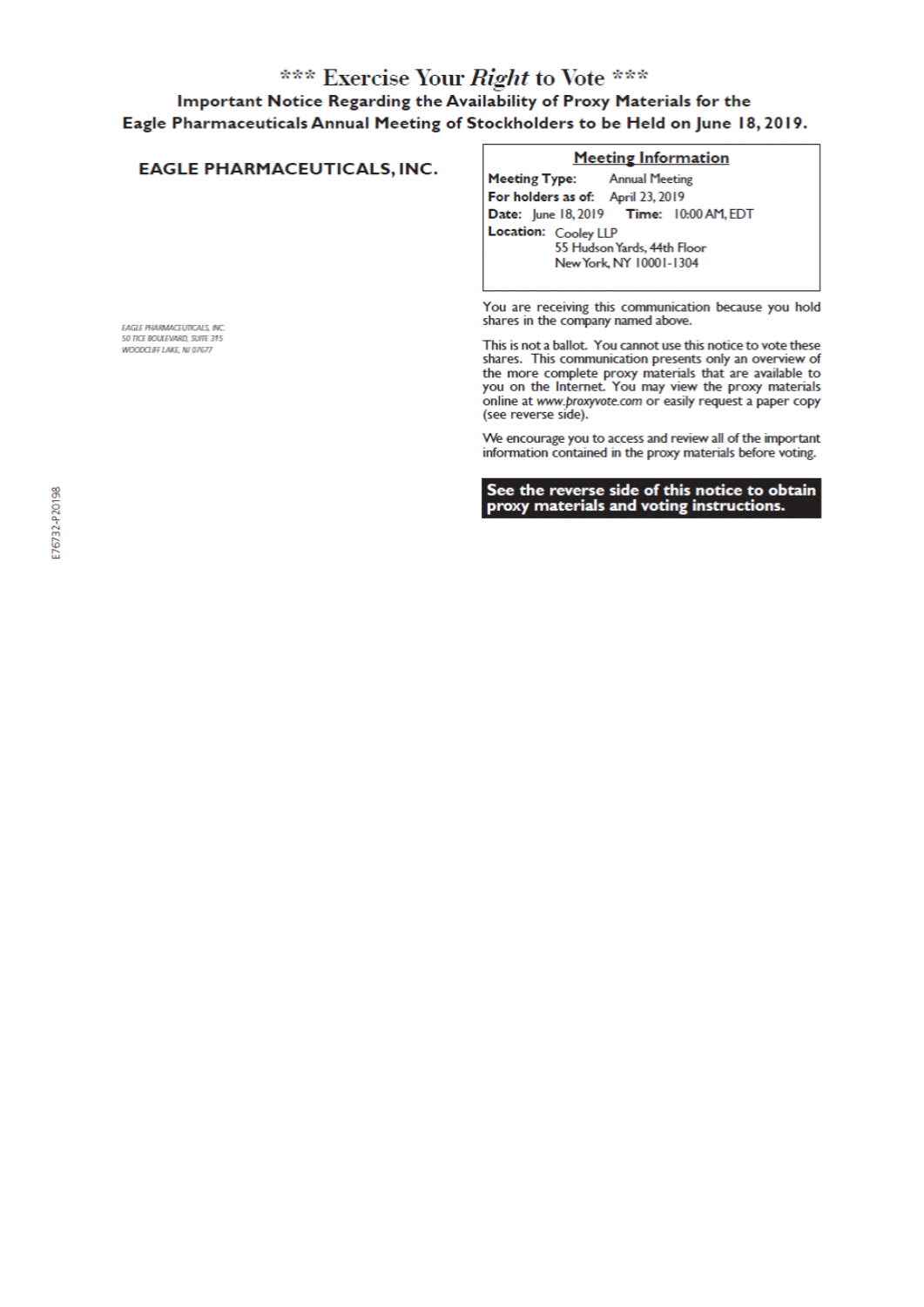# **Before You Vote**

How to Access the Proxy Materials

#### Proxy Materials Available to VIEW or RECEIVE:

NOTICE AND PROXY STATEMENT **ANNUAL REPORT STOCKHOLDER LETTER How to View Online:** 

Have the information that is printed in the box marked by the arrow  $\rightarrow$  XXXX XXXX XXXX XXXX (located on the following page) and visit: www.proxyvote.com.

How to Request and Receive a PAPER or E-MAIL Copy:

If you want to receive a paper or e-mail copy of these documents, you must request one. There is NO charge for requesting a copy. Please choose one of the following methods to make your request:

> I) BY INTERNET: www.proxyvote.com

2) BY TELEPHONE: 1-800-579-1639

3) BY E-MAIL\*: sendmaterial@proxyvote.com

\* If requesting materials by e-mail, please send a blank e-mail with the information that is printed in the box marked by the arrow  $\rightarrow$  XXXX XXXX XXXX XXXX (located on the following page) in the subject line.

Requests, instructions and other inquiries sent to this e-mail address will NOT be forwarded to your investment advisor. Please make the request as instructed above on or before June 4, 2019 to facilitate timely delivery.

# — How To Vote —

Please Choose One of the Following Voting Methods

Vote In Person: Many stockholder meetings have attendance requirements including, but not limited to, the possession of an attendance ticket issued by the entity holding the meeting. Please check the meeting materials for any special requirements for meeting attendance. At the meeting, you will need to request a ballot to vote these shares.

Vote By Internet: To vote now by Internet, go to www.proxyvote.com. Have the information that is printed in the box marked by the arrow  $\rightarrow$   $\overline{X}$  $\overline{X}$  $\overline{X}$  $\overline{X}$  $\overline{X}$  $\overline{X}$  $\overline{X}$  $\overline{X}$  $\overline{X}$  $\overline{X}$  $\overline{X}$  $\overline{X}$  $\overline{X}$  $\overline{X}$  $\overline{X}$  $\overline{X}$  $\overline{X}$  $\overline{X}$  $\overline{X}$  $\overline{X}$  $\overline{X}$  $\overline{X}$  $\overline{X}$  $\overline{X}$  $\overline$ 

Vote By Mail: You can vote by mail by requesting a paper copy of the materials, which will include a proxy card.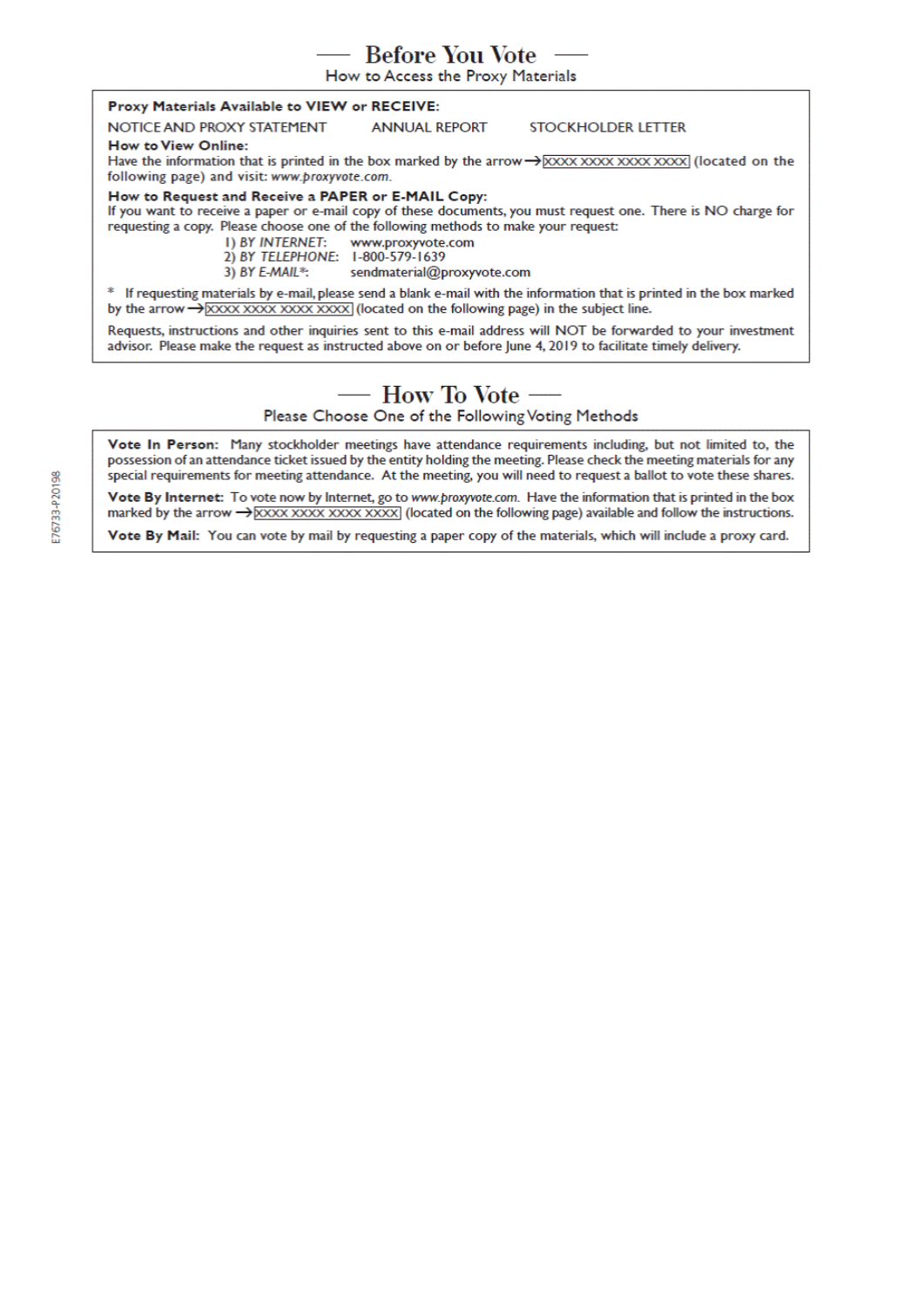### **Voting Items**

# The Board of Directors recommends you vote FOR<br>each of the director nominees listed in Proposal 1:

To elect two nominees for director named herein<br>to hold office until the 2022 Annual Meeting of<br>Stockholders and until his successor has been<br>duly elected and qualified, or, if sooner, until the<br>director's death, resignati 1.

### Nominees:

- 01) Scott Tarriff<br>02) Sander Flaum
- 

#### The Board of Directors recommends you vote FOR Proposals 2 and 3.

- To ratify the selection by the audit committee of the Board of Directors of BDO USA, LLP as the Company's independent registered<br>public accounting firm for the fiscal year ending December 31, 2019; and  $\overline{2}$
- $\overline{3}$ . To approve, on an advisory basis, the compensation of the Company's named executive officers.

NOTE: Such other business as may properly come before the meeting or any adjournment or postponement thereof.